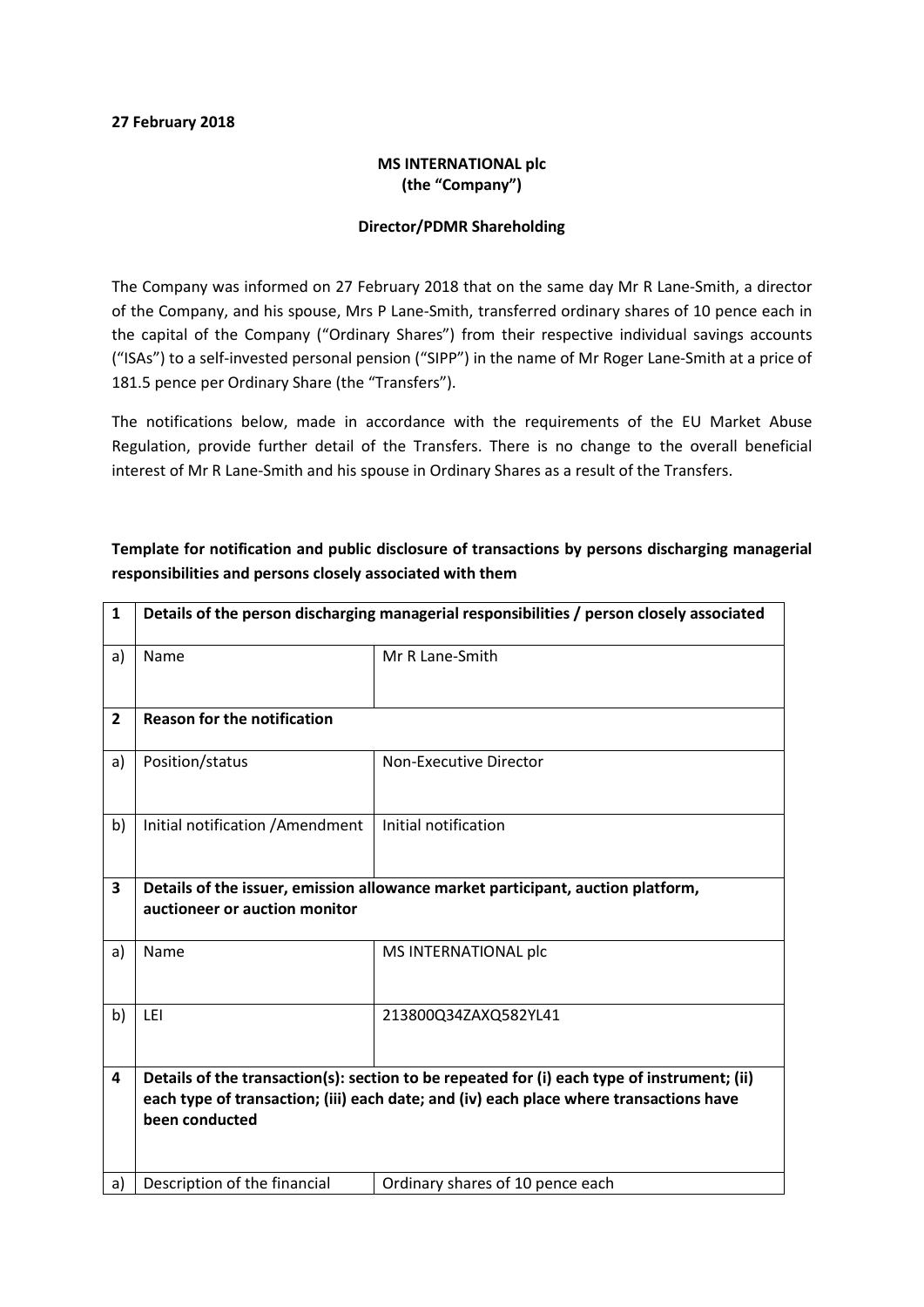|    | instrument, type of instrument |                                                                                                                                |                               |  |
|----|--------------------------------|--------------------------------------------------------------------------------------------------------------------------------|-------------------------------|--|
|    | Identification code            | ISIN: GB0005957005                                                                                                             |                               |  |
| b) | Nature of the transaction      | Transfer of Ordinary Shares from Mr R Lane-Smith's ISA<br>to a SIPP in his name                                                |                               |  |
| c) | Price(s) and volume(s)         | Price(s)<br>Sale of Ordinary Shares<br>from Mr R Lane-Smith's<br>ISA at 181.5p<br>Purchase of Ordinary<br>Shares by Mr R Lane- | Volume(s)<br>33,000<br>33,000 |  |
| d) | Aggregated information         | Smith's SIPP at 181.5p                                                                                                         |                               |  |
|    | - Aggregated volume            | Transfer of Ordinary Shares:<br>33,000                                                                                         |                               |  |
|    | - Price                        | 181.5p                                                                                                                         |                               |  |
| e) | Date of the transaction        | 27 February 2018                                                                                                               |                               |  |
| f) | Place of the transaction       | London Stock Exchange, AIM Market (XLON)                                                                                       |                               |  |

| 1              | Details of the person discharging managerial responsibilities / person closely associated |                                                                                 |  |
|----------------|-------------------------------------------------------------------------------------------|---------------------------------------------------------------------------------|--|
| a)             | Name                                                                                      | Mrs P Lane-Smith                                                                |  |
| $\overline{2}$ | <b>Reason for the notification</b>                                                        |                                                                                 |  |
| a)             | Position/status                                                                           | Spouse of Mr R Lane-Smith (a Non-Executive Director of<br>MS INTERNATIONAL plc) |  |
| b)             | Initial notification / Amendment                                                          | Initial notification                                                            |  |
| 3              | Details of the issuer, emission allowance market participant, auction platform,           |                                                                                 |  |
|                | auctioneer or auction monitor                                                             |                                                                                 |  |
| a)             | Name                                                                                      | MS INTERNATIONAL plc                                                            |  |
| b)             | LEI                                                                                       | 213800Q34ZAXQ582YL41                                                            |  |